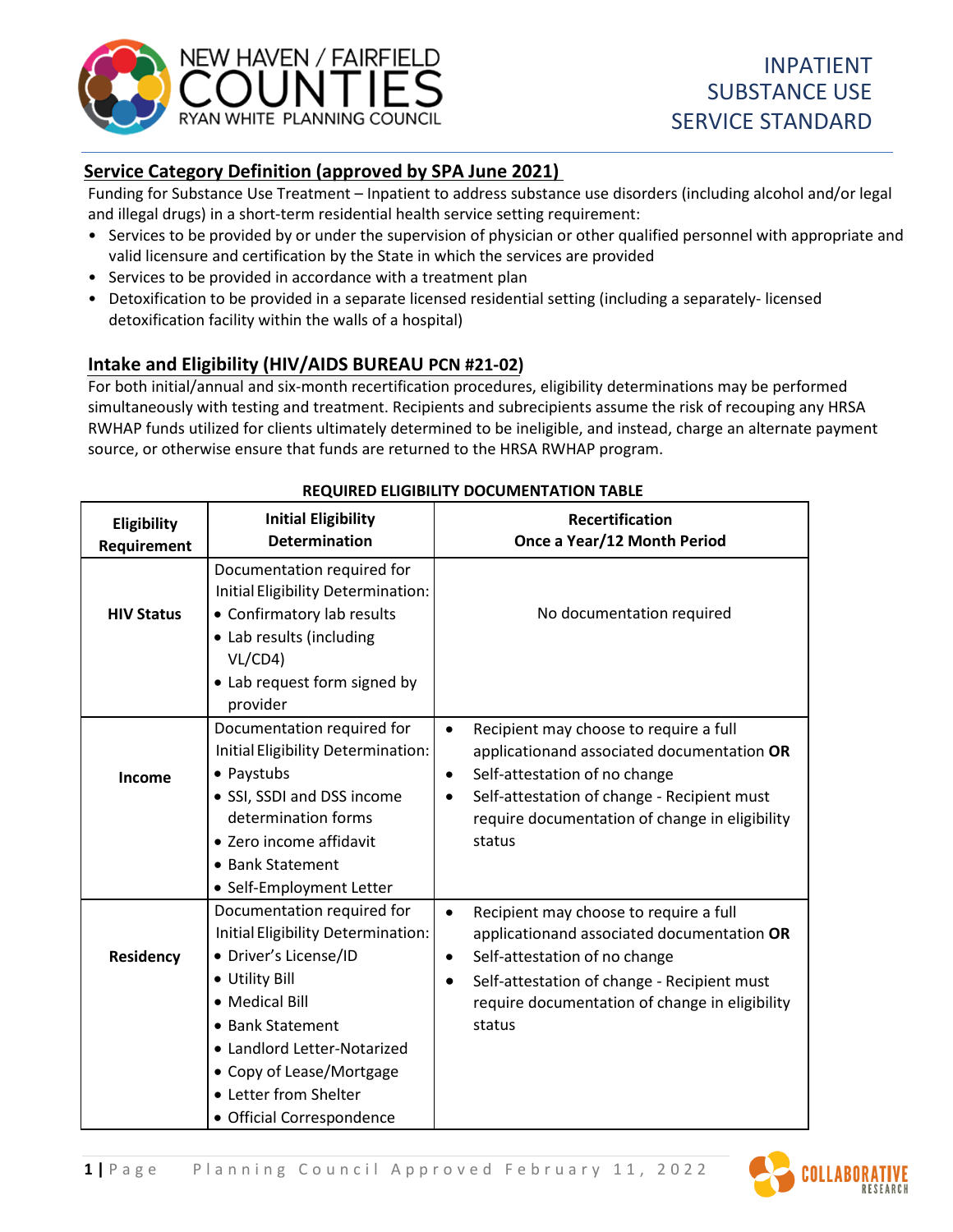

All agencies are required to have a client intake and eligibility policy on file that adheres to the EMA's eligibility policy. It is the responsibility of the agency to determine and document client eligibility status, as outlined in the Ryan White Part A Eligibility Policy in accordance with HRSA/HAB regulations. Eligibility must be completed at least once every six months.

#### **Eligible clients in the New Haven & Fairfield Counties EMA must**:

- Live in New Haven or Fairfield Counties in Connecticut.
- Have a documented diagnosis of HIV/AIDS.
- Have a household income that is at or below 300% of the federal poverty level.

Services will be provided to all clients without discrimination based on: HIV infection, race, creed, age, sex, gender identity or expression, marital or parental status, sexual orientation, religion, physical or mental handicap, immigrant status, prior medical history, or any other basis prohibited by law.

## **Guidance on Complying with the Payor of Last Resort Requirement**:

- RWHAP Recipients and Subrecipients must ensure that reasonable efforts are made to use non RWHAP resources whenever possible, including establishing, implementing, and monitoring policies and procedures to identify any other possible payors to extend finite RWHAP funds.
- RWHAP Recipients and Subrecipients must maintain policies and document their efforts to ensure that they assist clients to vigorously pursue enrollment in health care coverage and that clients have accessed all other available public and private funding sources for which they may be eligible.
- RWHAP Recipients and Subrecipients can continue providing services funded through RWHAP to a client who remains unenrolled in other health care coverage so long as there is rigorous documentation that such coverage was vigorously pursued.
- RWHAP Recipients and Subrecipients should conduct periodic checks to identify any potential changes to clients' healthcare coverage that may affect whether the RWHAP remains the payor of last resort and require clients to report any such changes.

#### **Payor of Last Resort**:

Once a client is eligible to receive RWHAP services, the RWHAP is considered the payor of last resort, and as such, funds may not be used for any item or service to the extent that payment has been made, or can reasonably be expected to be made under:

- 1. Any State compensation program
- 2. An insurance policy, or under any Federal or State health benefits program
- 3. An entity that provides health services on a pre-paid basis

## **Personnel Qualifications(including licensure)**

Substance Use Services Outpatient must be provided by trained, licensed, or certified substance use professionals:

- 1. Staff licensure and accreditation: As per Connecticut State Statutes and DMHAS regulations, professional staff will be licensed, certified and/or supervised by a licensed behavioral health professional.
- 2. Ongoing staff training in Substance Use specific topics. At least 10 hours of Substance Use specific training per year for unlicensed/uncertified staff member serving Ryan White clients.
- 3. Substance Use service providers will have a crisis intervention policy to assist a client in life threatening situations.

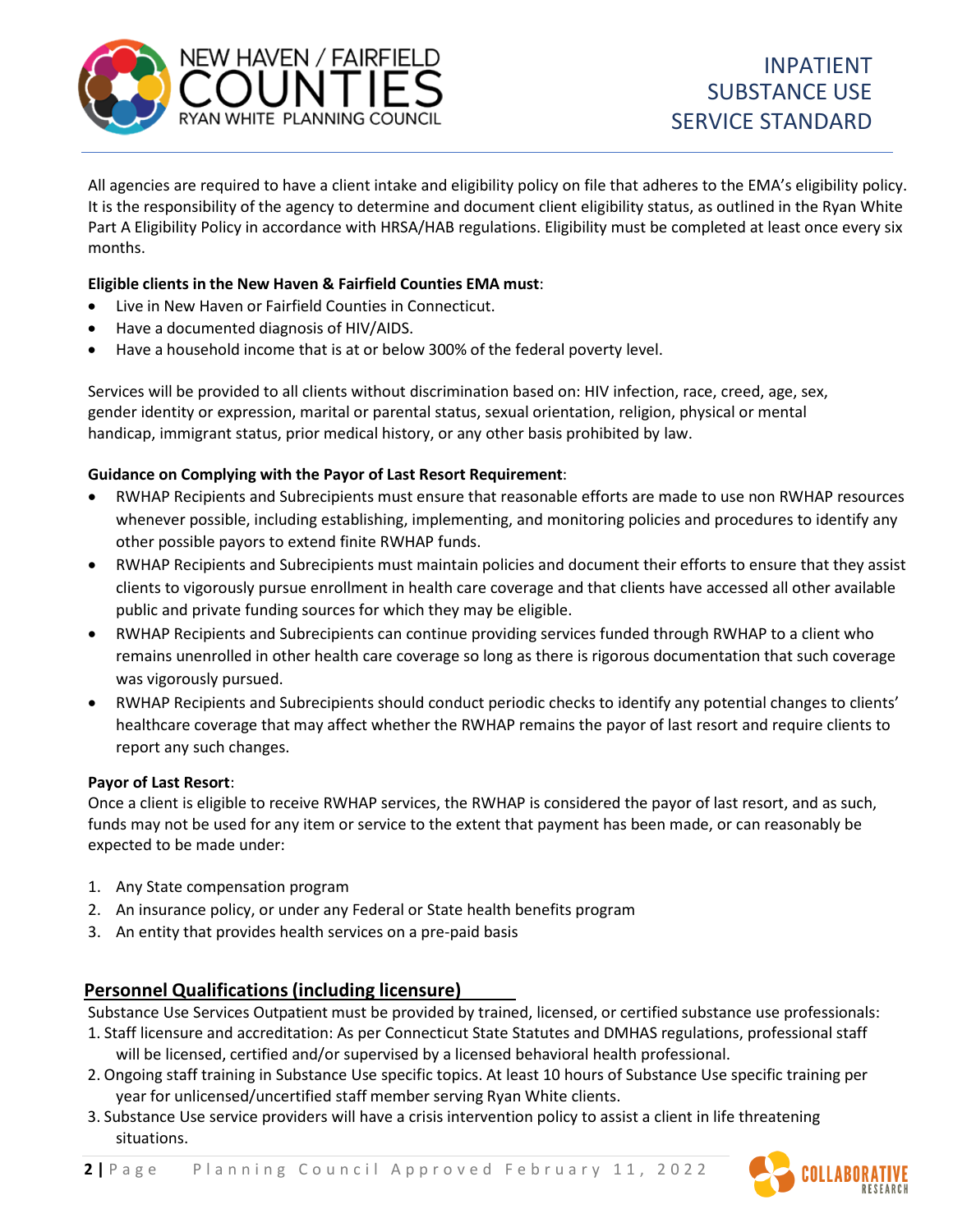

# **Care and Quality Improvement Outcome Goals**

Documentation that services are provided by or under the supervision of a physician or by other qualified personnel with appropriate and valid licensure and/or certification as required by the State in which services are provided, meet the service category definition and assurance that services are provided only in a short-term inpatient setting. Maintain and provide to Recipient on request documentation of:

- Provider licensure or certifications as required by the State in which service is provided; this includes licensures and certifications for acupuncture services
- Staffing structure showing supervision by physician or other qualified personnel
- Provide assurance that all services are provided in a residential setting

Documentation that Services are provided by or under the supervision of a physician or by other qualified personnel with appropriate and valid licensure and/or certification as required by the State in which services are provided, services are provided in accordance with a written treatment plan and assurance that services are provided only in a short-term inpatient setting. Maintain program records and client files that include treatment plans with all required elements and document:

- That all services provided are allowable under Ryan White
- The quantity, frequency, and modality of treatment services
- The date treatment begins and end
- Regular monitoring and assessment of client progress
- Evidence of substance Use treatment provider collaborated care with Primary Care Physician when possible.

#### **Program Outcome:**

70% of clients enrolled in Substance Abuse Services-Inpatient complete their recommended length of treatment stay.

## **Service Standards and Goals**

| HRSA/HAB National Program Monitoring Standards for RWHAP Part A: Section B: Core Medical<br><b>Services</b>                                                                                                                  |                                                                                                                                                                                                                                                                                                       |      |  |
|------------------------------------------------------------------------------------------------------------------------------------------------------------------------------------------------------------------------------|-------------------------------------------------------------------------------------------------------------------------------------------------------------------------------------------------------------------------------------------------------------------------------------------------------|------|--|
| <b>STANDARD/MEASURE</b>                                                                                                                                                                                                      | <b>AGENCY RESPONSIBILITY</b>                                                                                                                                                                                                                                                                          |      |  |
| Services are provided by or under the<br>supervision of a physician or by other qualified<br>personnel with appropriate and valid licensure<br>and certification as required by the State in<br>which services are provided. | Maintain and provide agency licensure or<br>certifications as required by the State in which<br>service is provided; this includes licensures and<br>certifications for a provider of acupuncture<br>services. Staffing structure showing supervision by<br>a physician or other qualified personnel. | 100% |  |
| Assurance that services are provided only in a<br>short-term residential setting                                                                                                                                             | Provide assurance that all services are provided in<br>a short-term residential setting.                                                                                                                                                                                                              | 100% |  |
| Documentation through program files and<br>client records that:<br>1. Services provided meet the service category<br>definition<br>2. Services provided are in accordance with a<br>written treatment plan.                  | Maintain program files and client records that:<br>1. Services provided meet the service category<br>definition<br>2. Services provided are in accordance with a<br>written treatment plan.                                                                                                           | 100% |  |



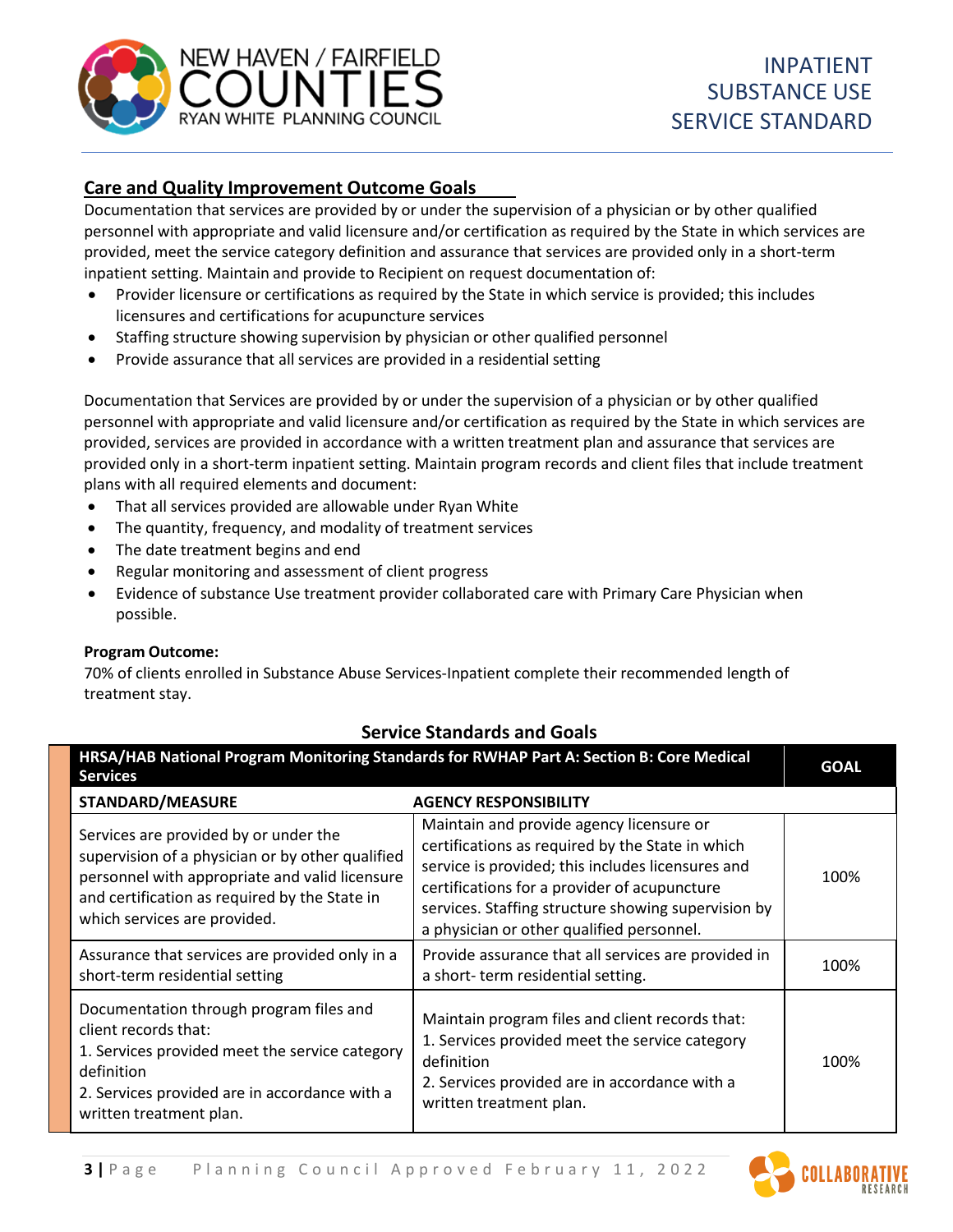

# INPATIENT SUBSTANCE USE SERVICE STANDARD

| Documentation that if provided, acupuncture   | Maintain program files that document if provided,                                        |             |
|-----------------------------------------------|------------------------------------------------------------------------------------------|-------------|
| services:                                     | acupuncture services:                                                                    |             |
| 1. Are limited through some form of defined   | 1. Are limited through some form of defined                                              |             |
| financial cap                                 | financial cap                                                                            | 100%        |
| 2. Are provided only with a written referral  | 2. Are provided only with a written referral from                                        |             |
| from the client's primary care provider       | the client's primary care provider                                                       |             |
| 3. Are offered by a provider with appropriate | 3. Are offered by a provider with appropriate State                                      |             |
| State license and certification if it exists  | license and certification if it exists                                                   |             |
| Documentation in client chart the date        |                                                                                          |             |
| treatment begins and ends and evidence of     | Maintain client chart that includes the date                                             | 100%        |
| regular monitoring and assessment of client   | treatment begins and ends.                                                               |             |
| progress.                                     |                                                                                          |             |
|                                               | New Haven/Fairfield Counties EMA RWHAP Part A Program Monitoring Standards for Substance | <b>GOAL</b> |
| <b>Use Residential services.</b>              |                                                                                          |             |
| <b>STANDARD/MEASURE</b>                       | <b>AGENCY RESPONSIBILITY</b>                                                             |             |
| New client charts will document an            | Client charts will have an individual's intake and                                       |             |
| individual's intake and biopsychosocial       | biopsychosocial assessment documented within 1                                           |             |
| assessment completed within 1 business day of | business day of admission unless client leaves                                           | 100%        |
| admission. Assessments conducted by           | Against Clinical Advice (ACA) within the 3-business                                      |             |
| unlicensed or non-certified personnel must    | day enrollment period. Documentation of ACA                                              |             |
| contain a licensed supervisor's signature.    | must be in client chart.                                                                 |             |
|                                               |                                                                                          |             |
|                                               |                                                                                          |             |
| Charts will have a treatment plan initiated   | Charts will have an initiated treatment plan within                                      | 100%        |
| within 3 business days of admission.          | 3 business days of admission.                                                            |             |
|                                               |                                                                                          |             |
| Closed client charts will contain a Discharge |                                                                                          |             |
| Summary that includes Name, Date of           | Closed client charts will contain a Discharge                                            |             |
| Admission, Date of Discharge, Medications,    | Summary and completed within 3 business days                                             |             |
| Summary of participation, and Referral at     | and be signed by a licensed practitioner if                                              |             |
| discharge, Signature and Date of Clinician.   | applicable.                                                                              | 100%        |
| Closed charts will have a completed summary   |                                                                                          |             |

# ` **Clients Rights and Responsibilities**

Agencies providing services are required to have a statement of consumer rights and responsibilities posted and/or accessible to the client. Each agency will take all necessary actions to ensure that services are provided in accordance with the consumer rights and responsibilities statement and that each consumer fully understands their rights and responsibilities.

# **Client Charts, Privacy, and Confidentiality**

Agencies providing services must comply with the Health Insurance Portability and Accountability Act (HIPAA) provisions and regulations and all federal and state laws concerning confidentiality of the client's Personal Health Information (PHI). Agencies must have a client's release of information policy in place and review the release regulations with the client before services are provided. A signed copy of the client's release of information must be included in the client's chart.